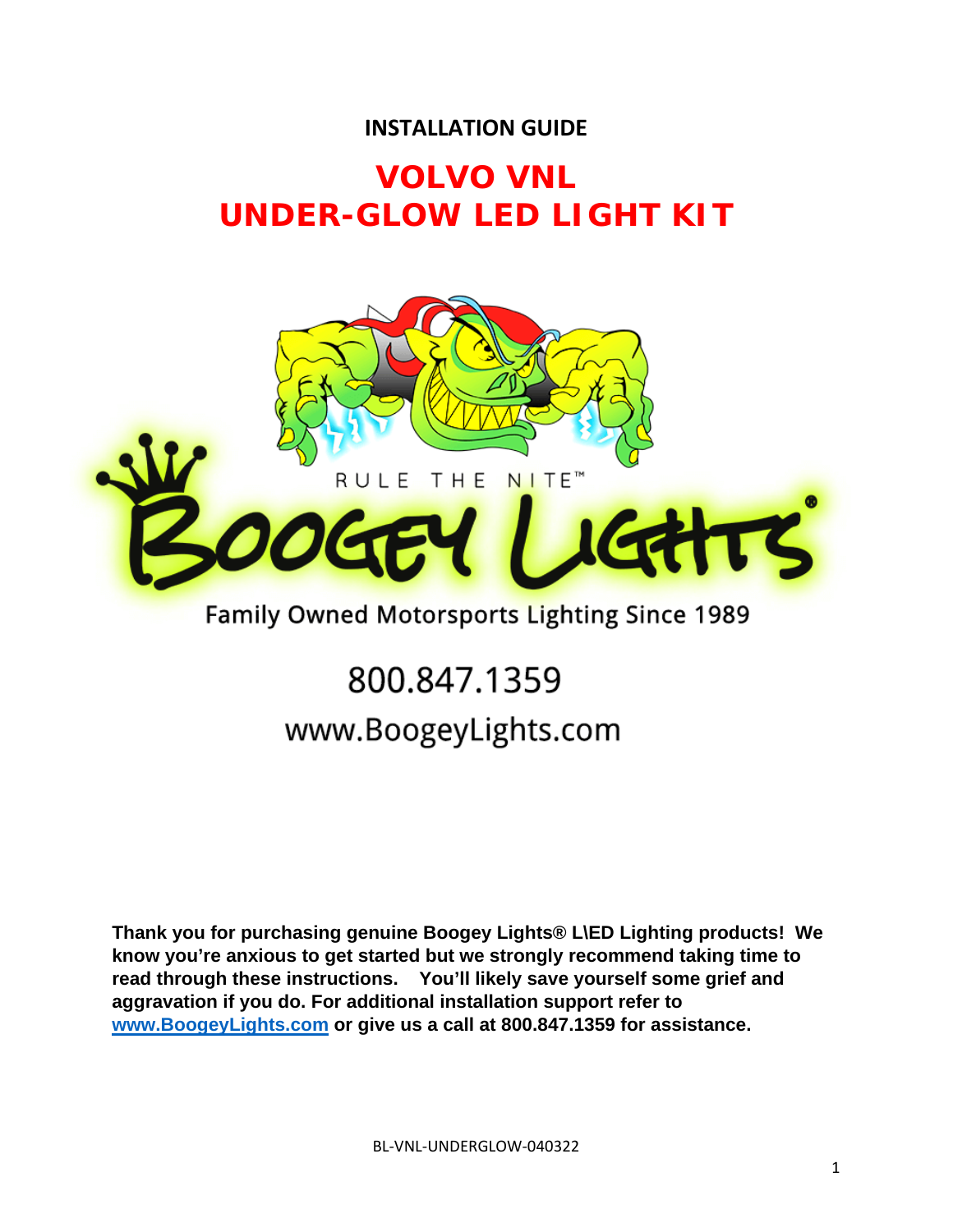## **BEFORE YOU START**

It's simply not possible to provide detailed instructions for all installation scenarios. Far too many variables and truck variations. **The information in this manual is intended to be used as a guide.** It is not a detailed step‐by‐step how‐to installation manual. We do not spell out every single step along the way. We cover the essential steps related to installing this kit. Beyond that however we must assume the installer has the skills, knowledge and tools necessary to do the work using the information we provide. You may need to vary your installation based on your truck. This is particularly the case with electrical wire routing and switching. If you're unsure about how to do the installation – particularly the electrical components – we urge you to seek assistance from someone who has those skills.

Make sure you have ample area in which to work and that the area is protected from rain or cold temperatures. The 3M adhesive tape works best if applied when the air temperature is above 40 degrees (and of course is DRY).

Bench test your setup. We know this takes a few extra minutes but we STRONGLY suggest you bench test your lights (and LED controller if purchased) on a table before doing anything further. While we test every light strip and controller before shipping, bench testing your lights will eliminate the possibility of any problems with the lights or controller before mounting. Also, the process of bench testing gives you an opportunity to understand the wiring system without interference from other wires, connectors and cables. You can use any 12vdc battery to do this (e.g. car battery, motorcycle battery, lawn tractor battery or 12vdc power supply). Bench testing takes an extra 10 or 15 minutes. You can also use a common 9vdc battery to test your lights if you don't have a 12vdc bench testing power source available (the lights won't be as bright). It's simple to do and can potentially save you hours of time and frustration down the road. Please take our advice. Bench test your LEDs AND controller before mounting.

#### Tools You May Need

Sockets/wrenches in the sizes necessary to remove the driver's side steps to access the battery bank, wire cutters/strippers, crimping tool, electrical tape, rubbing alcohol, shop rag or two, rivet gun and a heat gun (or hair dryer) for the heat shrink connections. We also suggest a 12vdc multi-meter to confirm/check voltages.

#### RGB/MULTI‐COLOR KIT Installations

Installation of this led light kit takes 6 to 8 hours depending on whether or not you're adding this light kit to an existing installation or installing this kit as a stand-alone. Wiring diagram is included at the end of the guide.

#### SINGLE COLOR KIT Installations

Installation of our single color kit typically takes 6 to 8 hours. With single color installations we always recommend using a dedicated on/off switch OR if you want to tie them into an existing circuit (e.g. marker lights), we suggest adding a relay to the circuit. If you purchased the on/off wireless switch we offer, you do not need a relay provided the grill lights in this kit are the only lights you're switching on it. The single color on/off wiring diagram is included at the end of this guide.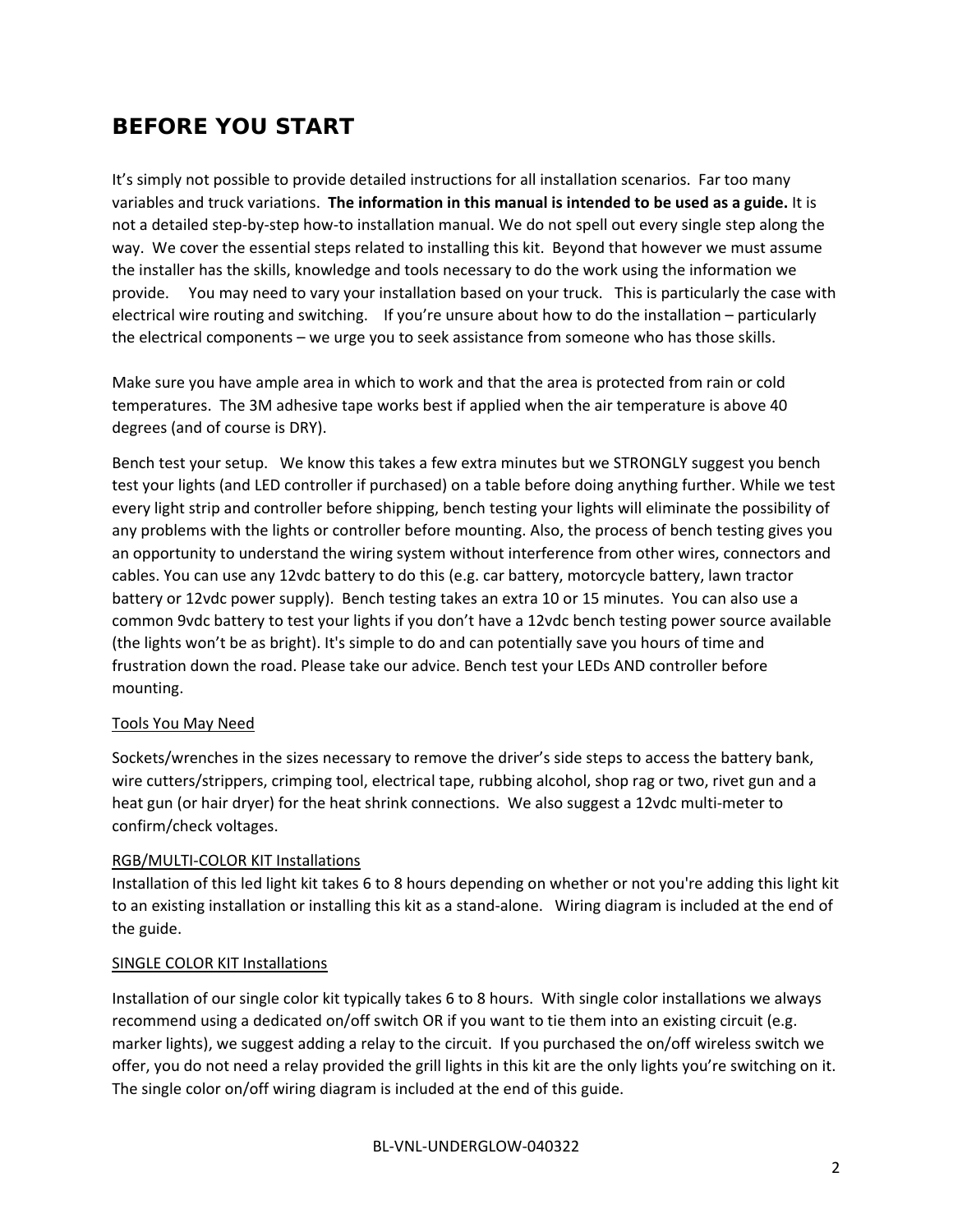#### Mounting & Placement Locations / Planning Your Install

All 18 of the LED strips in this kit are built on our Heavy Duty LED strips. Each Heavy Duty LED strip is encased in rubber with a 12" to 36" power lead. Each LED strip will have to have it's power lead extended (using the included power lead cable) based on where the LED strip is located on the truck. In total there are 16 different mounting locations in this kit and all of the power leads need to be carefully run.

The mounting areas are focused in the following areas (see diagram below):

- 3 ‐ Heavy Duty LED strips under the front bumper (A, B C)
- 7 Heavy Duty LED strips under each side of the truck (D J and  $L R$ )
- 1 ‐ Heavy Duty LED strip across the rear (K)



For power, you'll need access to the driver's side steps to access the batteries. Also, if you're installing an LED controller, the LED controller can be mounted in either the driver's side storage box or the passenger's. We prefer to use the driver's side as it is closest to the battery bank. While either location will work, be aware if you mount the controller in the passenger's side, you'll need to extend the positive battery cable a little further than if you mounted the controller in the driver's side storage. The 12vdc + power going to the LED Controller should connect directly to the 12vdc+ terminal on your truck's battery bank. You can connect the ground wire on the LED controller to any metal part of the chassis. Regardless of which side bay you use, you will need to drill a hole in the floor of that box to connect power to the battery box, led wires and antenna. All of the Heavy Duty LED strips include a 1' or 3' power lead. Most of the strips will need to have additional power lead cable added which we include in the kit (heat shrink is included to make these connections.)

Where possible, we recommend connecting all of LED strips in similar locations together and then running one feeder cable back to the LED controller. Doing so reduces the total number of power leads coming back to the LED controller. We will typically connect the following LED segments together – creating 4 groups of led strips ‐ and then use a single feeder cable to connect each of those LED groupss back to the controller (or power): A, B, C + D, E, F, G, H + I, J, K, L, M + N, O, P, Q, R

BL‐VNL‐UNDERGLOW‐040322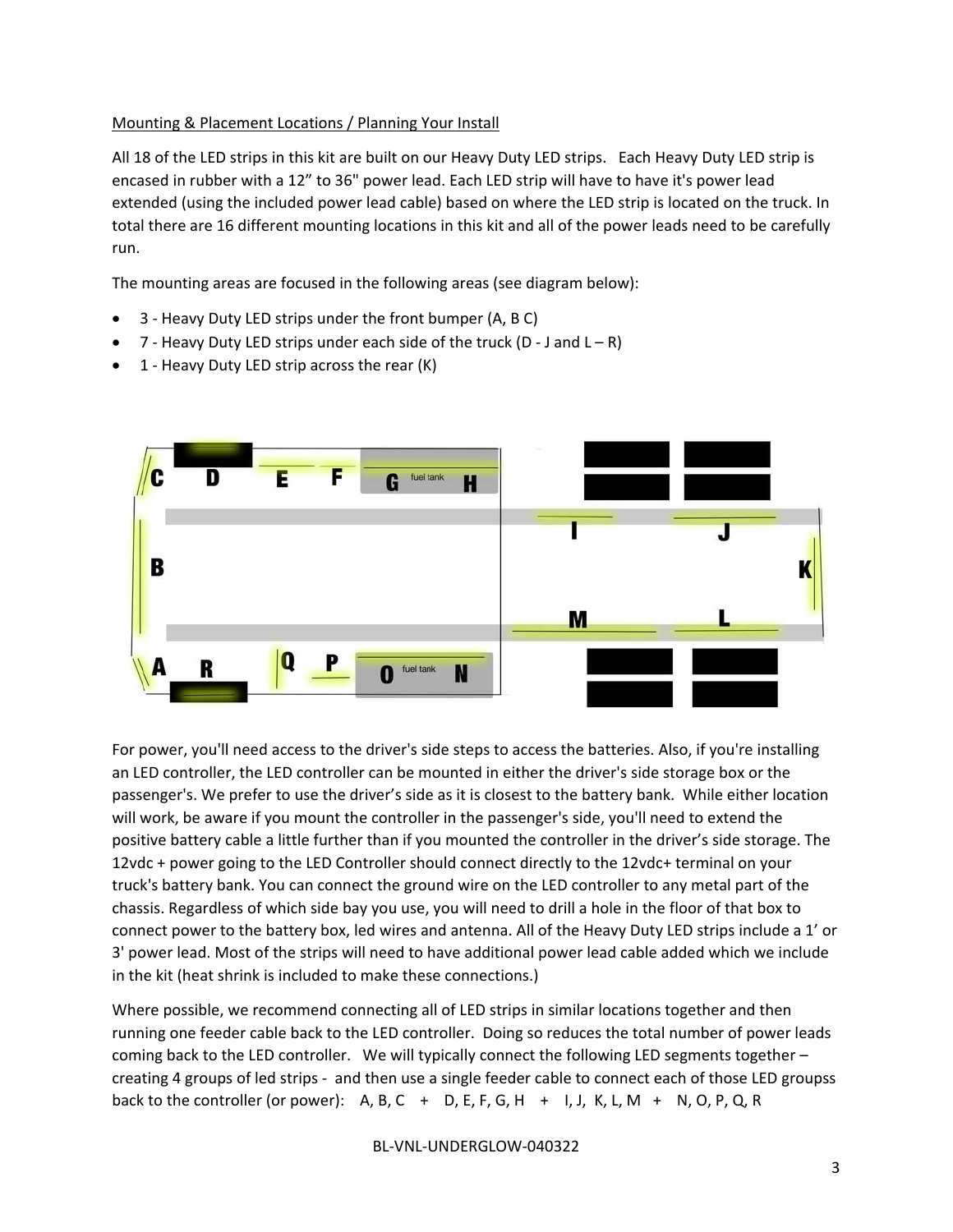Regardless, we strongly recommend planning out your install on paper first. Be sure to wrap all power leads in split‐loom which is also included and then secure them to the truck using zip ties.

#### **LED PLACEMENT**

These are the LED placement locations we used for this kit. It's important to follow this placement pattern to ensure the LED strips are protected. Mounting them in any other way voids warranty. Note that we provide actual photos of some of the placement locations at the end of this guide. Refer to the below lettered diagram for LED strip placement.



- $A = 15$  LED strip mounted under the front bumper.
- $B = 60$  LED strip mounted under the front bumper.
- $C = 15$  LED strip mounted under the front bumper.
- $\bullet$  D = 15 LED strip mounted under the wheel well
- $E = 30$  LED strip mounted under DPF area.
- $\bullet$  F = 15 LED strip mounted under exhaust area
- $\bullet$  G = 30 LED strip mounted to bottom of fuel tank.
- $H = 15$  LED strip mounted to bottom of fuel tank
- $\bullet$   $\phantom{1}$  = 15 LED strip mounted under APU or frame rail
- $\bullet$  J = 45 LED strip mounted under frame rail between air bags
- $\bullet$  K = 30 LED strip mounted under rear frame rail
- $\bullet$  L = 45 LED strip mounted under frame rail between air bags
- M = 75 LED strip mounted under frame rail
- $N = 30$  LED strip mounted to bottom of fuel tank
- $\bullet$   $\circ$   $\circ$  = 15 LED strip mounted to bottom of fuel tank.
- $\bullet$   $P = 15$  LED strip mounted to bottom of DEF tank housing
- $\bullet$   $Q = 30$  LED strip mounted to bottom of air tank
- $\bullet$  R = 15 LED strip mounted under the wheel well.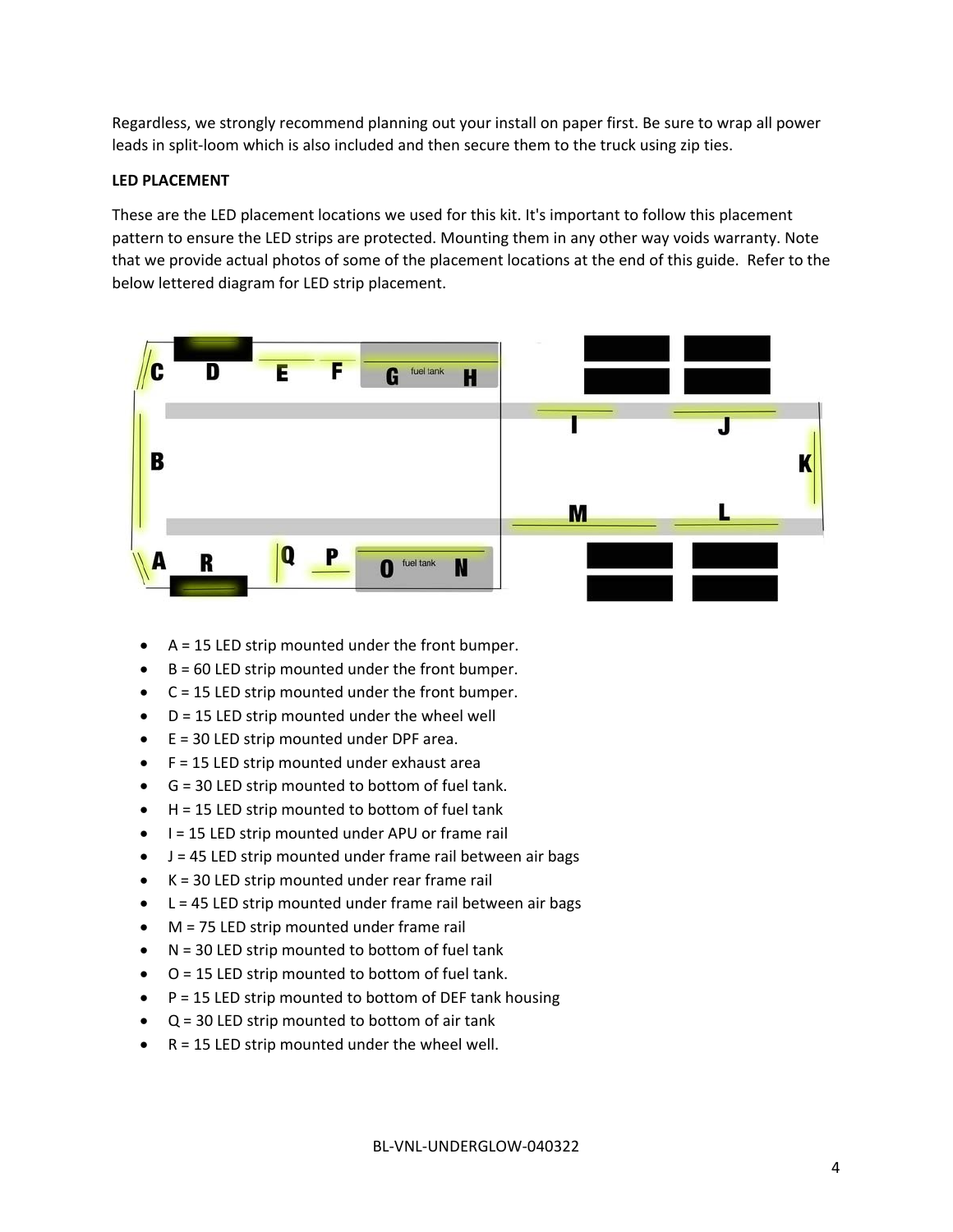#### **WHAT'S INCLUDED**

In addition to the LED light strips, power leads (and controller / switch if ordered), this kit includes some additional items you'll need. Here's a quick review of those items and why we include them. Some of the photos at the end of this guide reference these items too.

- 18 (or 20) AWG Feeder Cable 4 Conductor will work for both RGB and Single Color. Use this cable to extend the LED power leads back to the battery box and/or the LED controller/switch.
- 3M Adhesion Primer. Used to prep the surface before attaching the LED strips AND the 3M quicklock tape. *Always, always, always* use this adhesion primer with 3M adhesive products if you want the bond to hold.
- Split Wire Loom  $/$  ½". We include the  $\frac{1}{2}$ " split wire loom to be used when you're connecting multiple power leads together. Helps protect that connection.
- Battery Extension Cable (if LED Controller is purchased). We include some 12awg cable to extend the battery power inputs going to the LED Controller to the battery. Be sure to wrap this extension cable in split loom.
- Fuse Holder 25AMP (if LED Controller is purchased). Insert this fuse holder on the 12vdc positive side of the battery connection before the battery extension cable. This is critical.
- Battery Terminal Lugs (if LED Controller is purchased). We include a couple of battery terminal lugs that attach to the battery extension cable (crimp on) to make it easy to connect the positive and negative power leads to the truck's battery to the LED controller. It's a much better way to make this connection than to just simply wrap the bare cable around the battery post.
- Butyl Tape. We use butyl tape in a number of places to secure the LED power lead to the truck as well as to fill in holes drilled. Butyl will only work if you apply it to a clean surface so make sure you first clean the surface with rubbing alcohol.
- $\bullet$  Heat Shrink ( $\frac{1}{2}$ " and  $\frac{1}{8}$ "): We include heat shrink for extending the power leads on each of the 16 heavy duty LED strips as well as sealing the connections to the LED controller if purchased. The 1/8" heat shrink is used to seal each of the individual connections; there will be 4 per LED strip if RGB and 2 per LED strip is Single Color. Then, the 1/2 " heat shrink is used to seal over top of that group. We have included a photo further on in this guide showing how this is done using quick-disconnect connectors (not applicable to this kit) but the concept remains the same.
- 8" Zip Ties. We include some zip ties which you'll need to secure the LED power leads to the truck.
- Crimp On Wire Connectors. These are used to secure the wire connectors at the LED Controller as well as making all power lead connectors to the feeder cable. We recommend wrapping each connector after it's crimped with electrical tape to protect it from water intrusion.
- NOTE: Every installation varies a little so you may need to purchase additional items (or more of them such as zip ties) for your install. Here is a LINK to a page on our website that list some of these items: https://www.boogeylights.com/other-items-you-might-need/.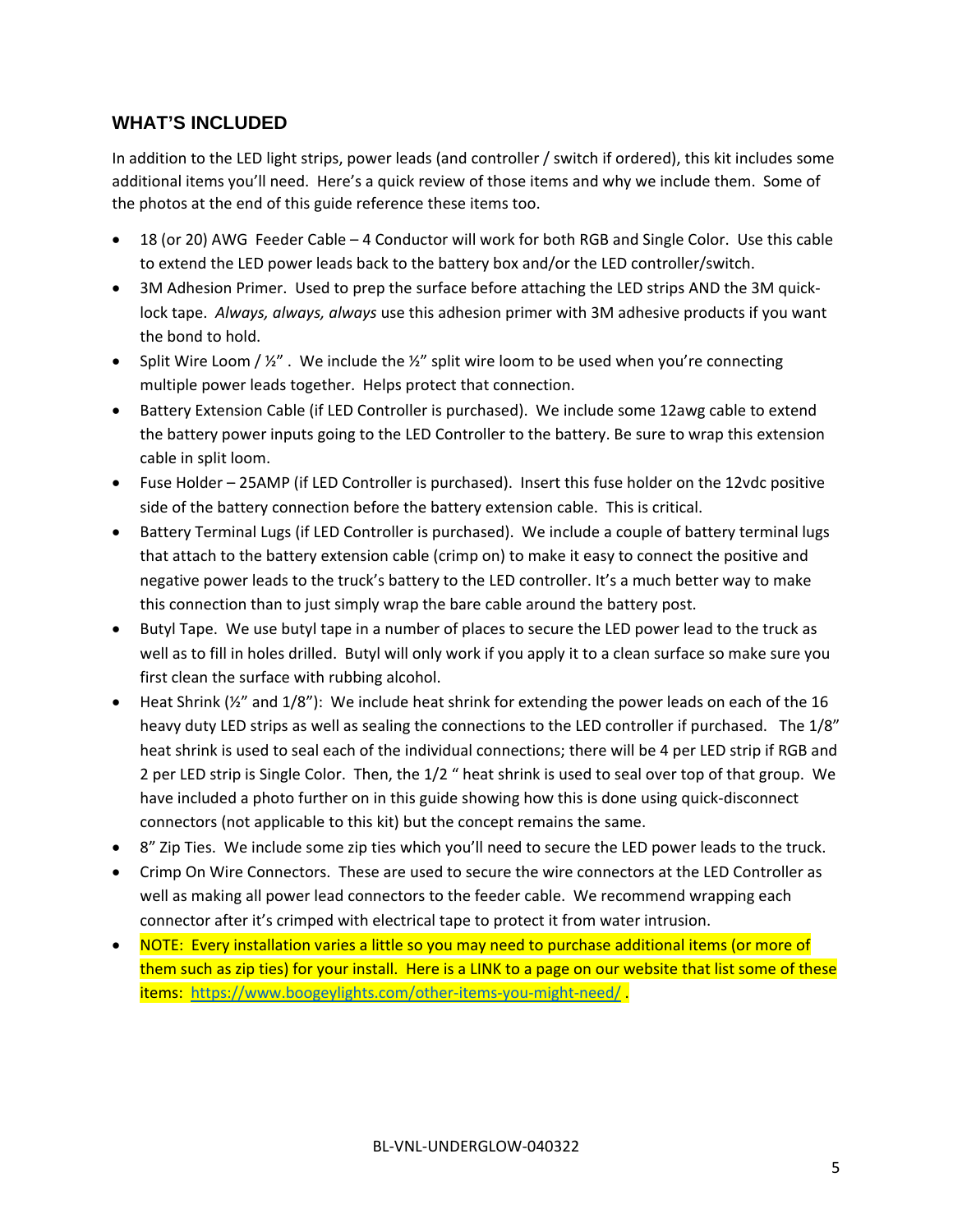**If you purchased a SINGLE COLOR kit without an LED Controller we do not include any switching** devices with the kit. We assume you already have a switch available in your truck or will be installing **another switch of some type. Regardless of how you decide to switch your single color LEDs, be** mindful of the amperage that adding 645 LEDs will draw. If you're considering adding these LEDs to an existing circuit (e.g. with your existing marker or running lights) we strongly suggest using a relay vs **simply tapping into the existing circuit. This is especially important on newer trucks where the LCM will likely throw an error when you add 645 more LEDs to the system.** 

#### *Follow these steps for mounting your LED strips:*

- The area where you are mounting the LEDs has to be clean: free of all dirt, oil or anything that might affect the LED from sticking. You only get one opportunity to mount the LEDs so it's critical the area be prepared properly.
- Use rubbing alcohol to clean the area where you are going to mount the LED strip. Be sure to let the alcohol dry completely before proceeding to the next step. (Note: Do not use acetone or similar cleaner).

If the area is especially greasy, you'll need to clean it with a degreaser or similar solvent. IF you do, be sure to use rubbing alcohol on the surface next to completely remove any left‐over residue from the degreaser.

- Next, use the 3M Adhesion Promoter supplied with your kit to "paint" on the promoter where you are going to mount the LED strip. *This is an important step. Do not bypass.* Allow the promoter to dry for 60‐90 seconds.
- Peel off the red backing tape that protects the 3M adhesive tape on your LED strip. Be careful not to let the tape touch anything. The 3M backing tape on these LED strips are one-use only. They cannot be reused.

Carefully push the LED strip to the area you have prepared. You will want to apply only enough pressure to the strip to make sure it is firmly mounted. *You only get one opportunity to do this.* Once the LED strip touches a properly prepared surface that has been promoted, that LED strip will be very difficult to remove. Moreover, if you do remove the LED strip, the strip cannot be used again without adding another layer of 3M adhesive tape to the back. DO NOT press too hard as too much pressure can damage the LEDs and connecting wires in the strip. Also, do not pull, stretch or twist the LED strip. Too much tension on the strip will also damage the LEDs such that some of the LEDs in the strip will not illuminate. The strip must be mounted flat against a single continuous mounting surface, in a straight line. Really important that the ENTIRE STRIP be stuck to the mounting surface and that you NOT attempt to span across multiple mounting surfaces.

### Do NOT bend the LED strip in a radius of less than 2 inches.



Do NOT bend the LED strip on a horizontal plane.